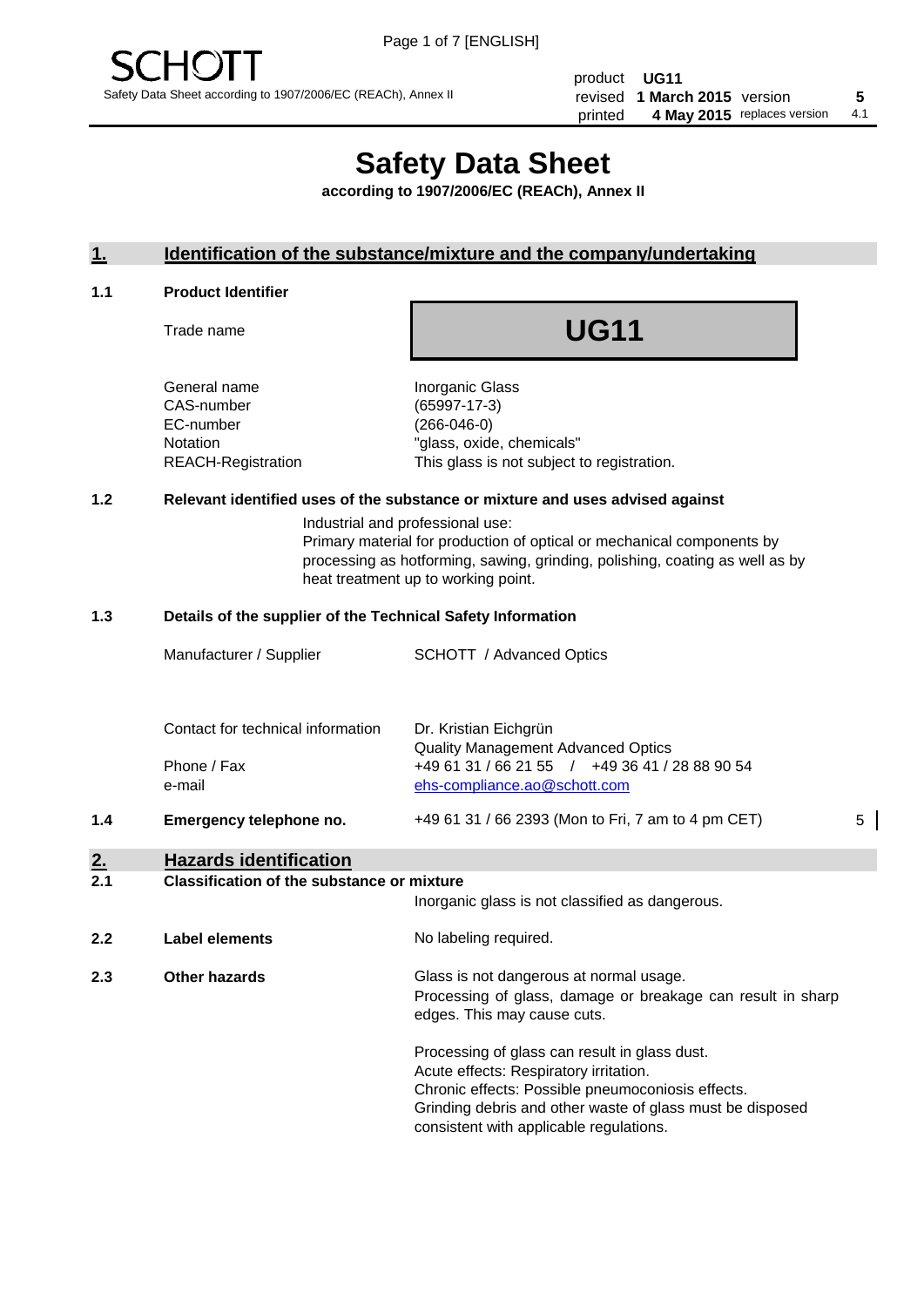

## **3. Composition/information on ingredients**

#### **3.1 Substances**

As the substance glass is not included in the candidate list of substances of very high concern, currently there are no information duties according to article 33 of REACH. However for the production of glass we may use substances, which are on the candidate list and had been included in Annex XIV of the REACH regulation or could be included in future . These powdery substances are not present as such in the final glass; they are fully integrated into the glass matrix through the melting process. Thus they loose their original characteristics. The main components are listed as additional information in chapter 16. For more information please refer to ehs-compliance.ao@schott.com.

#### **3.2 Mixtures**

Glass is classified as substance acc. to regulation (EC) No 987/2008 (amending of Reach-Reg.).

#### **4. First aid measures**

#### **4.1 Description of first aid measures**

| <b>General information</b> | Glass is no hazardous substance. The following information<br>refer to glass dust and glass splinter which may result from<br>processing or breakage. |  |  |
|----------------------------|-------------------------------------------------------------------------------------------------------------------------------------------------------|--|--|
| <b>After inhalation</b>    | Supply fresh air; consult doctor in case of complaints                                                                                                |  |  |
| After skin contact         | Normally not dangerous.                                                                                                                               |  |  |
|                            | Consult doctor in case of complaints.                                                                                                                 |  |  |
| After eye contact          | Rinse under running water.                                                                                                                            |  |  |
|                            | Consult doctor in case of complaints.                                                                                                                 |  |  |
| <b>After swallowing</b>    | Consult doctor                                                                                                                                        |  |  |

#### **4.2 Most important symptoms and effects, both acute and delayed**

none known

**4.3 Indication of immediate medical attention and special treatment needed** 

|     |                                                                     | none                           |
|-----|---------------------------------------------------------------------|--------------------------------|
| 5.  | <b>Fire fighting measures</b>                                       |                                |
| 5.1 | <b>Extinguishing media</b>                                          | no requirements                |
| 5.2 | Special hazards arising from the substance or mixture               | none. Glass is noncombustible. |
| 5.3 | <b>Advice for firefighters</b>                                      | none                           |
| 6.  | <b>Accidental release measures</b>                                  |                                |
| 6.1 | Personal precautions, protective equipment and emergency procedures |                                |
|     |                                                                     | none                           |
| 6.2 | <b>Environmental Precautions</b>                                    | none                           |
| 6.3 | Methods and material for containment and cleaning up                | none                           |
| 6.4 | Reference to other sections                                         | none                           |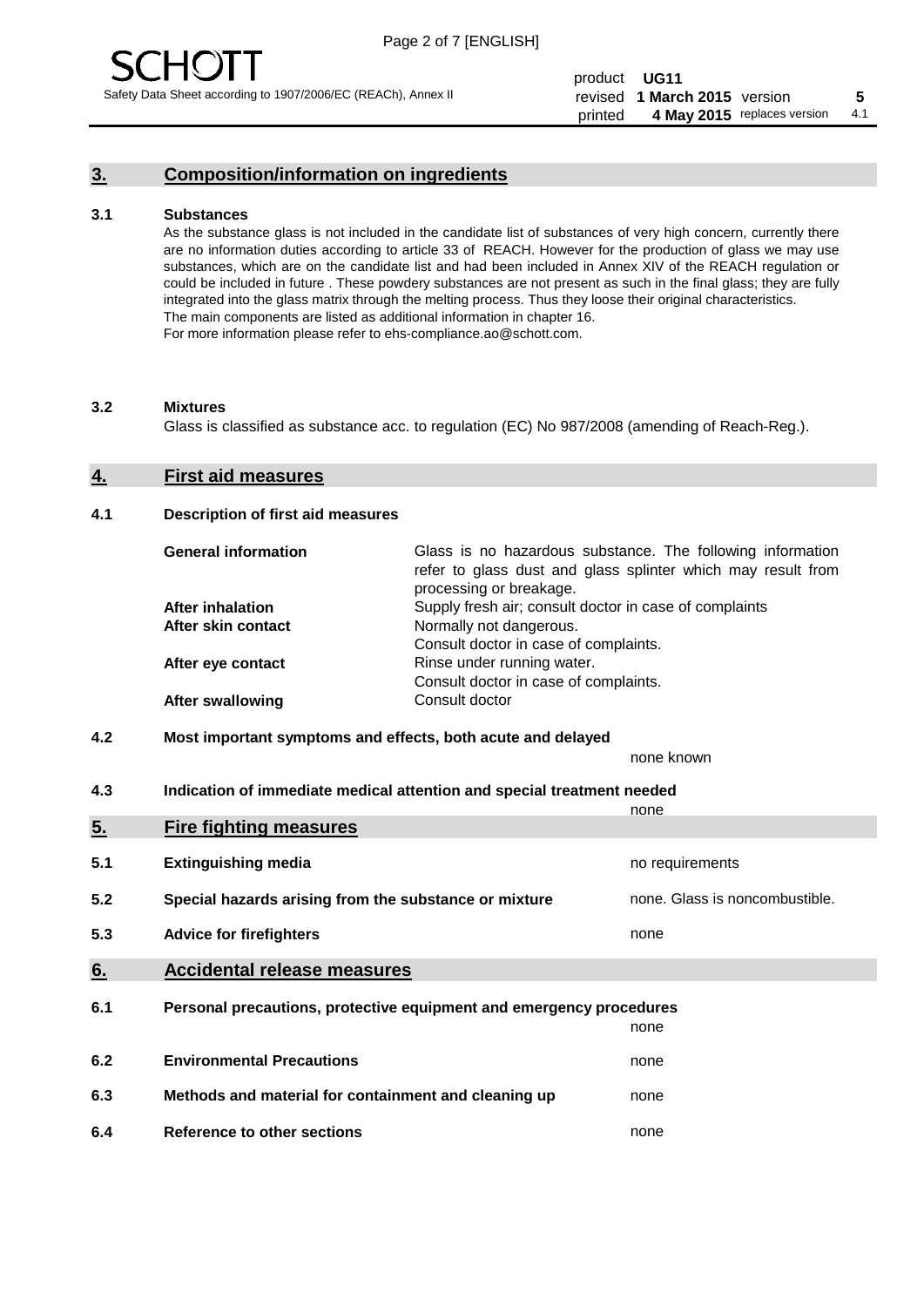

|                                                                                                                                                                                                                                                                                                                                                                                                                                       | <b>Handling and storage</b>                                                                                      |                                                                                                                                                                                                                                                                                                                                         |
|---------------------------------------------------------------------------------------------------------------------------------------------------------------------------------------------------------------------------------------------------------------------------------------------------------------------------------------------------------------------------------------------------------------------------------------|------------------------------------------------------------------------------------------------------------------|-----------------------------------------------------------------------------------------------------------------------------------------------------------------------------------------------------------------------------------------------------------------------------------------------------------------------------------------|
| $\frac{7}{7.1}$                                                                                                                                                                                                                                                                                                                                                                                                                       | <b>Precautions for safe handling</b>                                                                             |                                                                                                                                                                                                                                                                                                                                         |
|                                                                                                                                                                                                                                                                                                                                                                                                                                       |                                                                                                                  | Avoid breakage because of injury risk by sharp edges.                                                                                                                                                                                                                                                                                   |
| 7.2                                                                                                                                                                                                                                                                                                                                                                                                                                   | Conditions for safe storage, including any incompatibilities                                                     | Store in dry environment. Avoid excessive humidity.                                                                                                                                                                                                                                                                                     |
| 7.3                                                                                                                                                                                                                                                                                                                                                                                                                                   | Specific end use(s)                                                                                              | see section 1.2                                                                                                                                                                                                                                                                                                                         |
| 8.                                                                                                                                                                                                                                                                                                                                                                                                                                    | <b>Exposure controls / personal protection</b>                                                                   |                                                                                                                                                                                                                                                                                                                                         |
| 8.1                                                                                                                                                                                                                                                                                                                                                                                                                                   | <b>Control parameters</b><br>Regulation<br>Value<br>0,3 mg / $m3$<br>peak limit<br>no information<br>teratogenic | In case of dust formation, declaration for FUSED SILICA, CAS-No: 60676-86-0<br>TRGS 900 - GERMAN OCCUPATIONAL EXPOSURE LIMIT VALUES ( 01/2006)<br>(EXPOSURE LIMIT VALUE) with reference to the respirable fraction.<br>There is no reason to fear a risk of damage to the developing embryo<br>or foetus when limit value is adhered to |
| 8.2<br><b>Exposure controls</b><br>Technical measures and appropriate work processes have higher priority than personal<br>protective equipment. Provide adequate ventilation by local exhaust ventilation or ventilation<br>in general.<br>Adequate assessment tools for verification of effectivity of the protective measures includes<br>methods of measurements as described in "Technischen Regeln for Gefahrstoffe (TRGS) 402. |                                                                                                                  | Technical measure: wet grinding/processing, avoid dust                                                                                                                                                                                                                                                                                  |
|                                                                                                                                                                                                                                                                                                                                                                                                                                       | <b>Respiratory Protection</b>                                                                                    | formation.<br>If glass dust or particulates are above the national exposure<br>limits use a national approved respirator for dust and fibers.                                                                                                                                                                                           |
|                                                                                                                                                                                                                                                                                                                                                                                                                                       | <b>Hand Protection</b>                                                                                           | Use protective gloves and safety wristbands for protection<br>against cut injuries.                                                                                                                                                                                                                                                     |
|                                                                                                                                                                                                                                                                                                                                                                                                                                       | Eye Protection                                                                                                   | Use industrial safety glasses that meet national standards.                                                                                                                                                                                                                                                                             |
|                                                                                                                                                                                                                                                                                                                                                                                                                                       | <b>Personnel Protection</b>                                                                                      | Use safety skirting for protection from sharp edges.<br>Wear safety shoes.                                                                                                                                                                                                                                                              |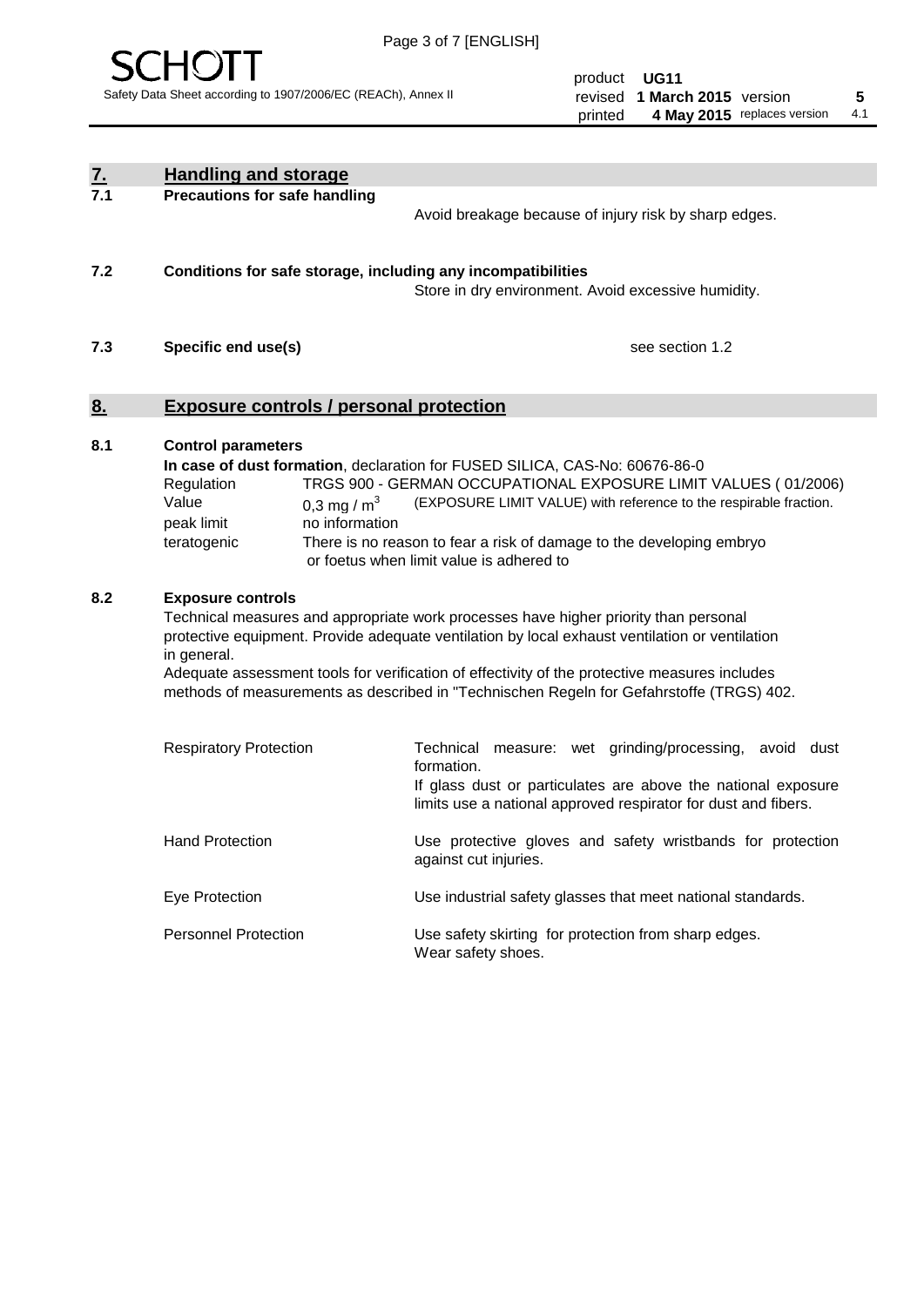

## **9. Physical and chemical properties**

#### **9.1 Information on basic physical and chemical properties**

|     | Appearance                            |                                                    |
|-----|---------------------------------------|----------------------------------------------------|
|     | <b>Physical state</b>                 | solid                                              |
|     | <b>Colour</b>                         | transparent or coloured                            |
|     | Odour                                 | odourless                                          |
|     | pH-value                              | not applicable                                     |
|     | <b>Boilling point/boilling range</b>  | not applicable                                     |
|     | Melting point/melting range           | 545 °C                                             |
|     |                                       | Transformation temperature according to ISO 7884-8 |
|     | <b>Flashpoint</b>                     | not combustible                                    |
|     | <b>Combustibility</b>                 | not combustible                                    |
|     | Ignition temperature                  | none                                               |
|     | <b>Auto flammability</b>              | none                                               |
|     | Danger of explosion                   | none                                               |
|     | <b>Explosive limits upper / lower</b> | none                                               |
|     | <b>Oxidizing characteristics</b>      | none                                               |
|     | Vapour pressure                       | not applicable                                     |
|     | Density (20 °C)                       | $2,92$ g/ccm                                       |
|     | <b>Water solubility</b>               | not applicable                                     |
|     | <b>Fat solubility</b>                 | not applicable                                     |
|     | n-octanol-water partition coefficient | not applicable                                     |
|     | <b>Other information</b>              | none                                               |
| 9.2 | <b>Other information</b>              | none                                               |

## **10. Stability and Reactivity**

#### **10.1 Reactivity**

Glass is a stable material. Glass is inert to many chemicals, but may react to hot, strong alkaline solutions and with hydrofluoric, fluorosilicic and phosphoric acids. When heated to temperatures above the melting point, metal oxide fumes may be emitted.

Glass is an amorphous, inorganic, usually transparent or translucent substance consisting of a mixture of silicates or sometimes borates or phosphates as glass formers. With additions of modifiers a melt is produced at high temperatures, that cools to a solid state without crystallization.

#### **10.2 Chemical stability**

Glass is stable at normal environmental conditions.

**10.3 Possibility of hazardous reactions** 

No hazardous reactions at intended use.

| 10.4 | <b>Conditions to avoid</b>       | see section 10.1 |
|------|----------------------------------|------------------|
| 10.5 | Incompatible materials           | see section 10.1 |
| 10.6 | Hazardous decomposition products | see section 10.1 |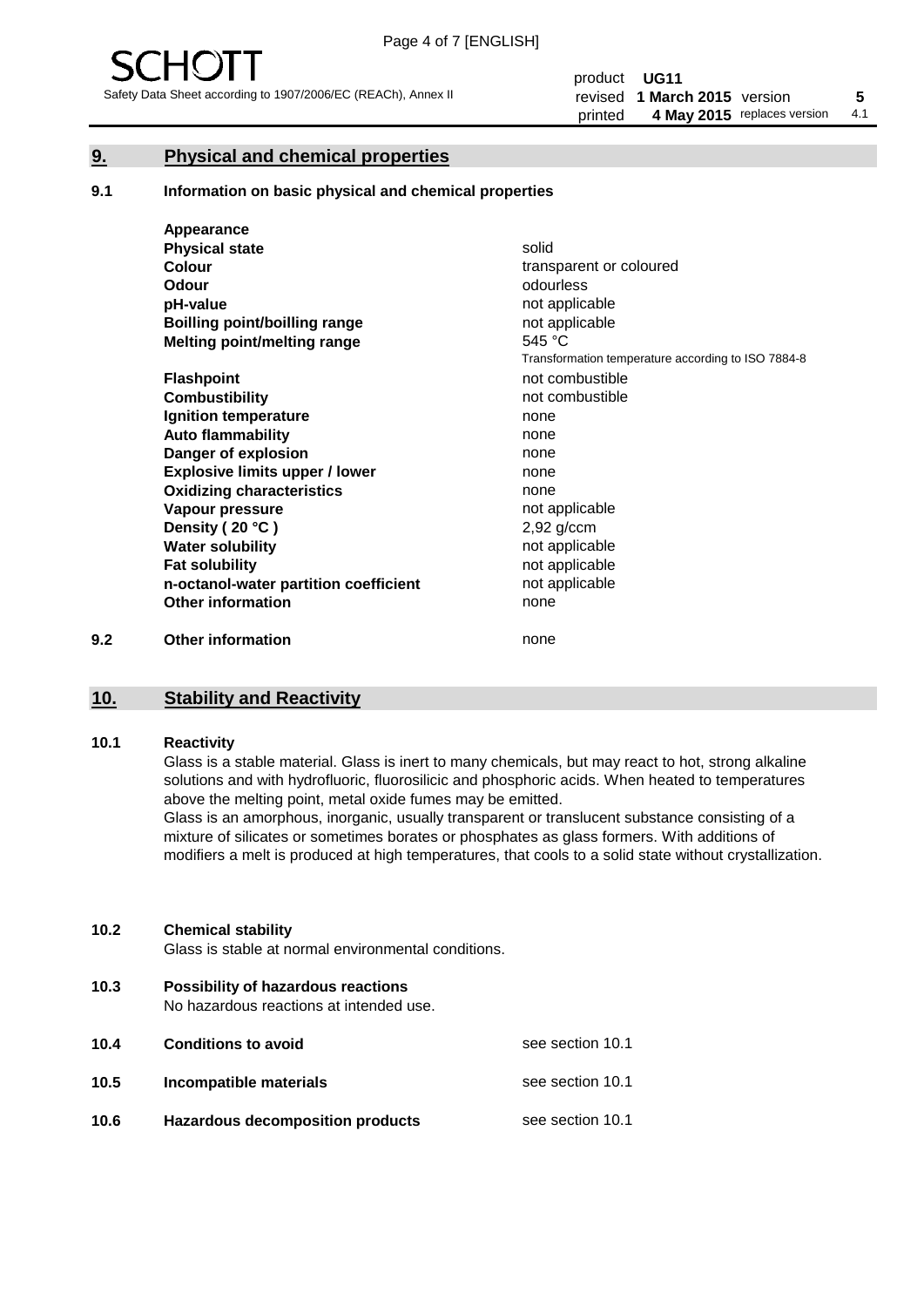

unknown unknown unknown unknown

unknown unknown

Disposal according to local regulations

## **11. Toxicological information**

**11.1 Information on toxicological effects** Toxicological data are not available.

## **12. Ecological information**

- **12.1 Toxicity**
- **12.2 Persistence and degradability**
- **12.3 Bioaccumulative potential**
- **12.4 Mobility in soil**
- **12.5 Results of PBT and vPvB assessment**
- **12.6 Other adverse effects**

## **13. Disposal considerations**

**13.1 Waste treatment methods**

| <u>14.</u> | <b>Transport information</b>                                            |                     |
|------------|-------------------------------------------------------------------------|---------------------|
| 14.1       | <b>UN Number</b>                                                        | no requirements     |
| 14.2       | <b>UN Proper Shipping Name</b>                                          | no requirements     |
| 14.3       | <b>Transport hazard class(es)</b>                                       | no requirements     |
| 14.4       | Packing group                                                           | no requirements     |
| 14.5       | <b>Environmental hazards</b>                                            | no requirements     |
| 14.6       | Special precautions for user                                            | see sections 6 to 8 |
| 14.7       | Transport in bulk according to Annex II of MARPOL73/78 and the IBC Code |                     |
|            |                                                                         | no requirements     |

## **15. Regulatory information**

### **15.1 Safety, health and environmental regulations/legislation specific for the substance or mixture**

**REACH** Under REACH glass is classified as a "Substance". According to Appendix V Number 11 of the REACh regulation glass is exempted from registration if specified conditions are met. SCHOTT AG, Advanced Optics has examined this conditions for its products. This glass is not subject to registration.

**RoHS** This glass does not contain - according to our knowledge - materials in concentrations, whose placing on the market is forbidden in accordance to the current requirements of the European Directive 2011/65/EU.

## **United Nations Globally Harmonized System (UN-GHS) related to safety information.**

This information considers also the requirements of the UN-GHS related to safety information.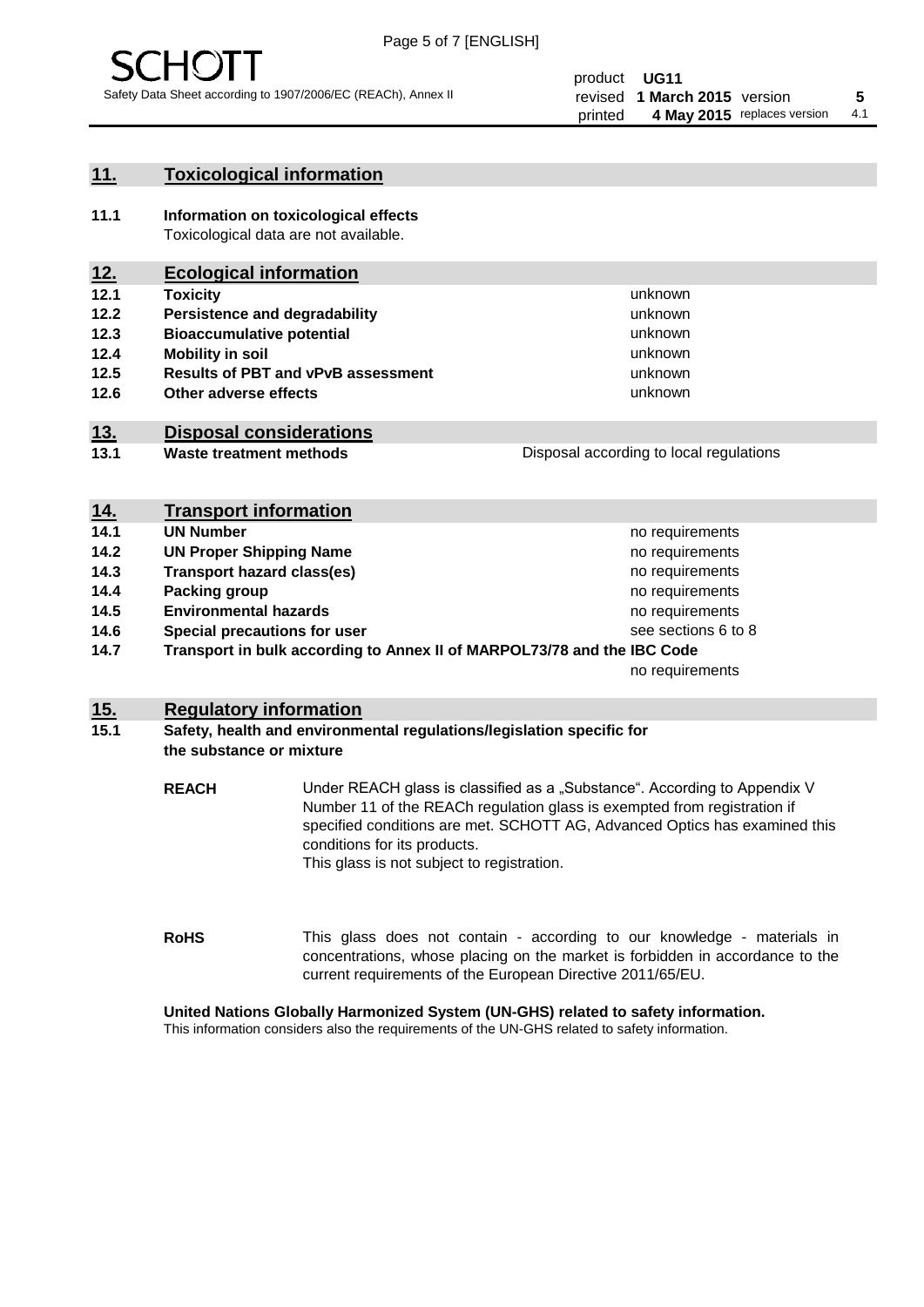

Safety Data Sheet according to 1907/2006/EC (REACh), Annex II

## **15.2 Chemical Safety Assessment**

A Chemical Safety Assessment has not been carried out.

## **16. Other information**

## **16.1 Composition of mixture according to raw materials, based on the oxides.**

| chemical          |               | proportion    | <b>SVHC (REACH)</b> | Reg.  | <b>OSHA</b>                                  | <b>ACGIH</b>         | Carc. |
|-------------------|---------------|---------------|---------------------|-------|----------------------------------------------|----------------------|-------|
| name              | <b>CAS-No</b> | of weigth (%) | (Y/N)               | (Y/N) | <b>PEL</b>                                   | <b>TLV</b>           | (Y/N) |
| Aluminum Oxide    | 1344-28-1     | $1 - 10$      | No                  | Yes   | $15 \text{ mg/m}^3$                          | $10 \text{ mg/m}^3$  | No    |
| Boron Oxide       | 1303-86-2     | $1 - 10$      | Yes                 | Yes   | $15 \text{ mg/m}^3$                          | $10 \text{ mg/m}^3$  | No    |
| Barium Oxide      | 1304-28-5     | $1 - 10$      | No                  | Yes   | $0.5 \text{ mg/m}^3$ 0.05 mg/m <sup>3</sup>  |                      | No    |
| Cobalt Oxide      | 1308-04-9     | $1 - 10$      | No                  | Yes   | 0.1 mg/m <sup>3</sup> 0.02 mg/m <sup>3</sup> |                      | No    |
| Potassium Oxide   | 12136-45-7    | $1 - 10$      | No                  | No    | N/A                                          | N/A                  | No    |
| Nickel Oxide      | 1313-99-1     | $10 - 20$     | No                  | Yes   | 1 mg/m $3$                                   | $0.1 \text{ mg/m}^3$ | Yes   |
| Phosphorous Oxide | 1314-56-3     | $70 - 80$     | No                  | No    | N/A                                          | N/A                  | No    |
| Strontium Oxide   | 1314-11-0     | $1 - 10$      | No                  | No    | N/A                                          | N/A                  | No    |
|                   |               |               |                     |       |                                              |                      |       |

**The classification and limiting values are valid for the raw materials, see section 3. Glass is not a substance of very high concern (SVHC).**

#### **Explanations to the data in the table**

| SVHC(REACH)        | The raw material is listed in the candidate list of the substances of very high<br>concern                                                                 |
|--------------------|------------------------------------------------------------------------------------------------------------------------------------------------------------|
| Reg.               | Regulated chemical substance per list OSHA Regulations (Standards - 29 CFR)<br>Subpart 1910.1000 Tables Z1 to Z3 Limits for Air Contaminants               |
| OSHA / PEL         | Permissible exposure limit – for chemical materials, issued by the OSHA                                                                                    |
| <b>ACGIH / TLV</b> | Threshold limit value - chemical substances classification by the ACGIH                                                                                    |
| <b>OSHA</b>        | Occupational Safety and Health Administration, an organization of the US.<br>Department of Labor (www.osha.gov).                                           |
| ACGIH              | American Conference of Governmental Industrial Hygienists (ACGIH), an<br>member-based organization that advances occupational and environmental<br>health. |
| Carc.              | Chemical substance classified as carcinogen                                                                                                                |